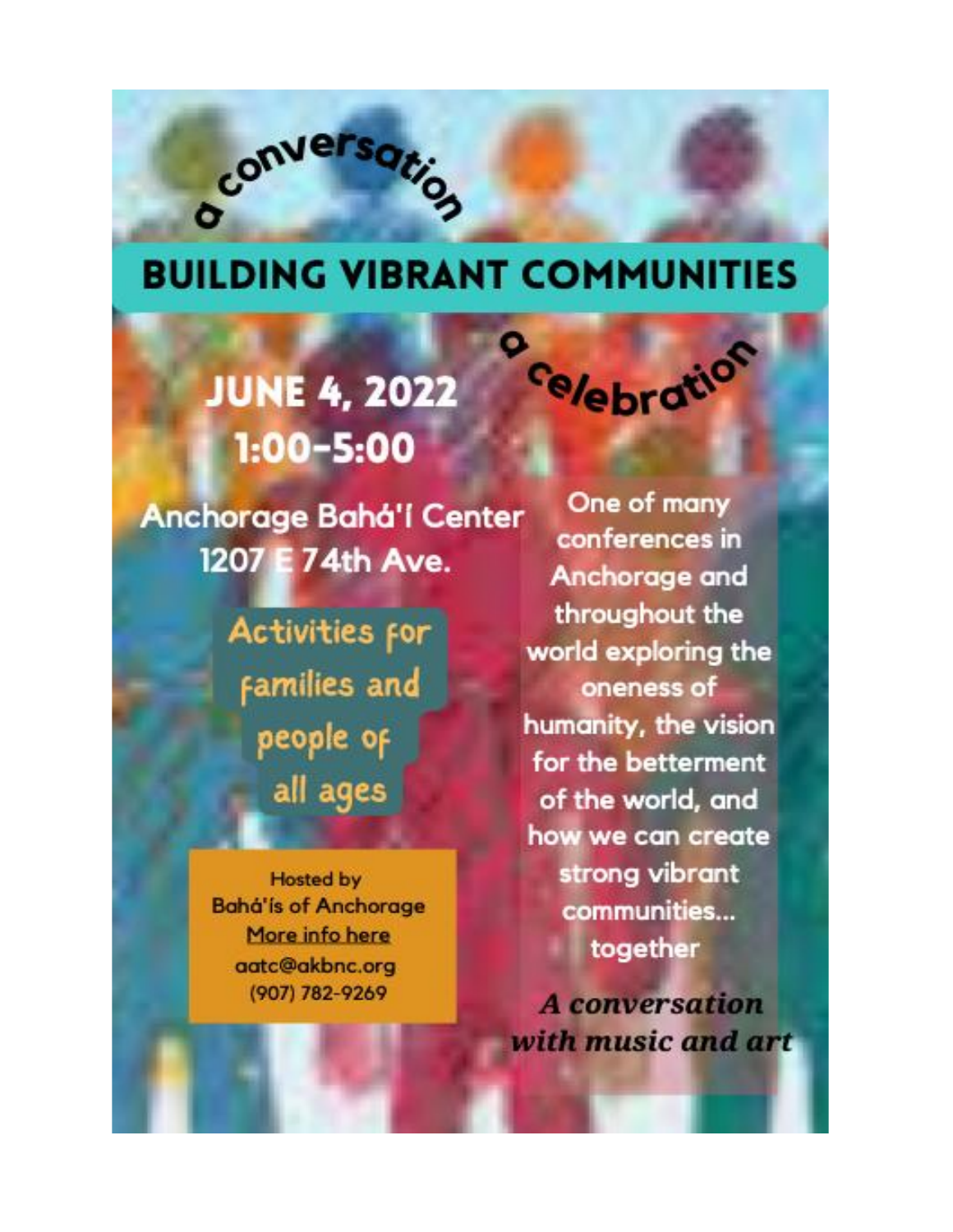#### **Building Vibrant Communities June 4, 2022**

**All activities are designed with families in mind. Children and youth of all ages are welcomed into all activities with adults of all ages.**

Musical Gathering

Introductions, Overview of Global Conferences and Today's Conversation/Celebration Plans

Transition to Small Group Discussion/Art Spaces

Small Group Discussion w/ Art: Bahá'u'lláh's Vision for Humanity.

Break / Refreshments (Snack sacks)

Outside Parachute Games & Music

Small Group Discussion w/ Art: What is a Vibrant Community & How are They Built?

Group Sharing / Artistic Sharing / Closure